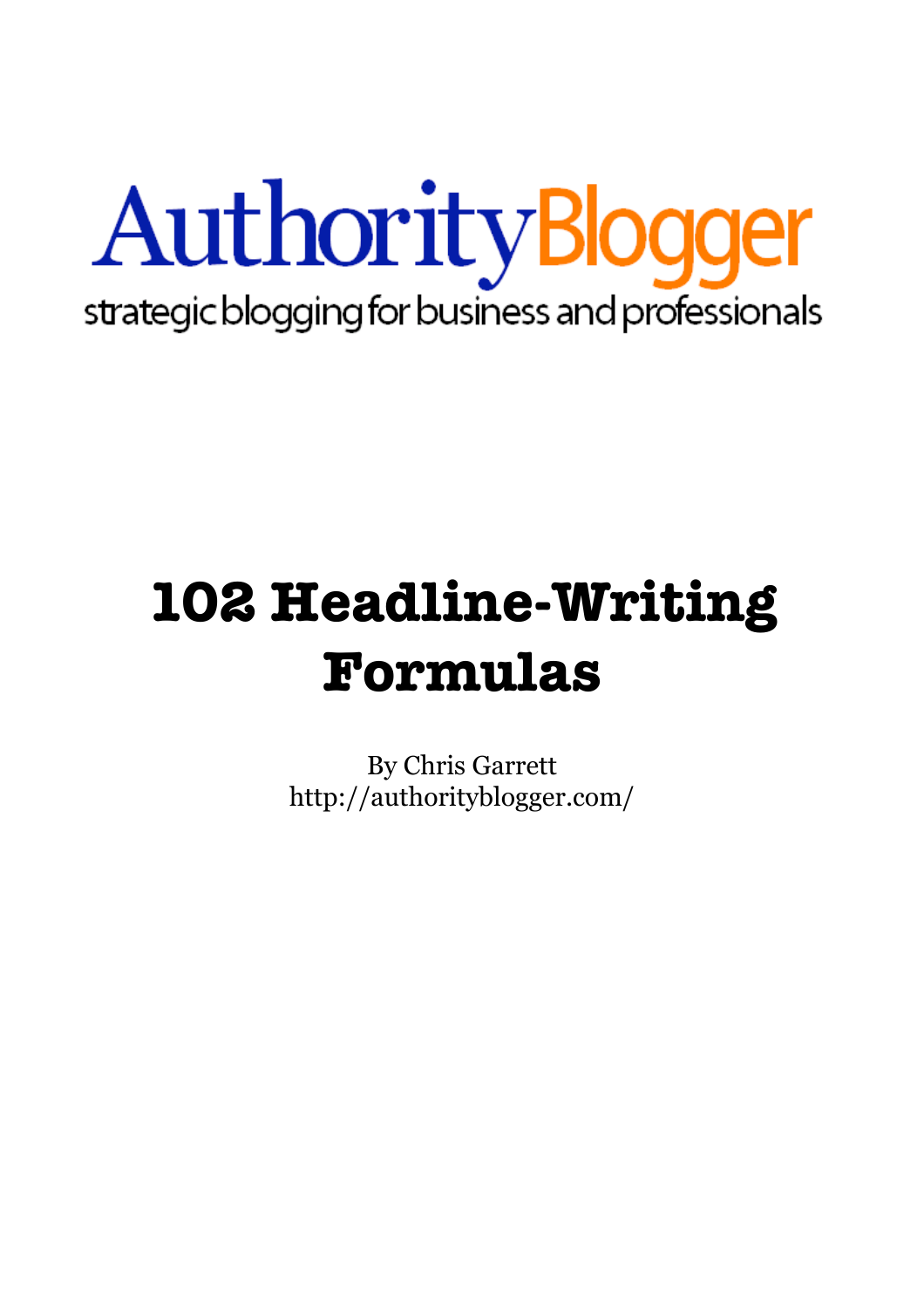# Free to share, distribute or print with attribution

8. but is offered free for a short time to Social Media Workbook readers This special report was for Authority Blogger Course members <http://socialmediaworkbook.com>

11.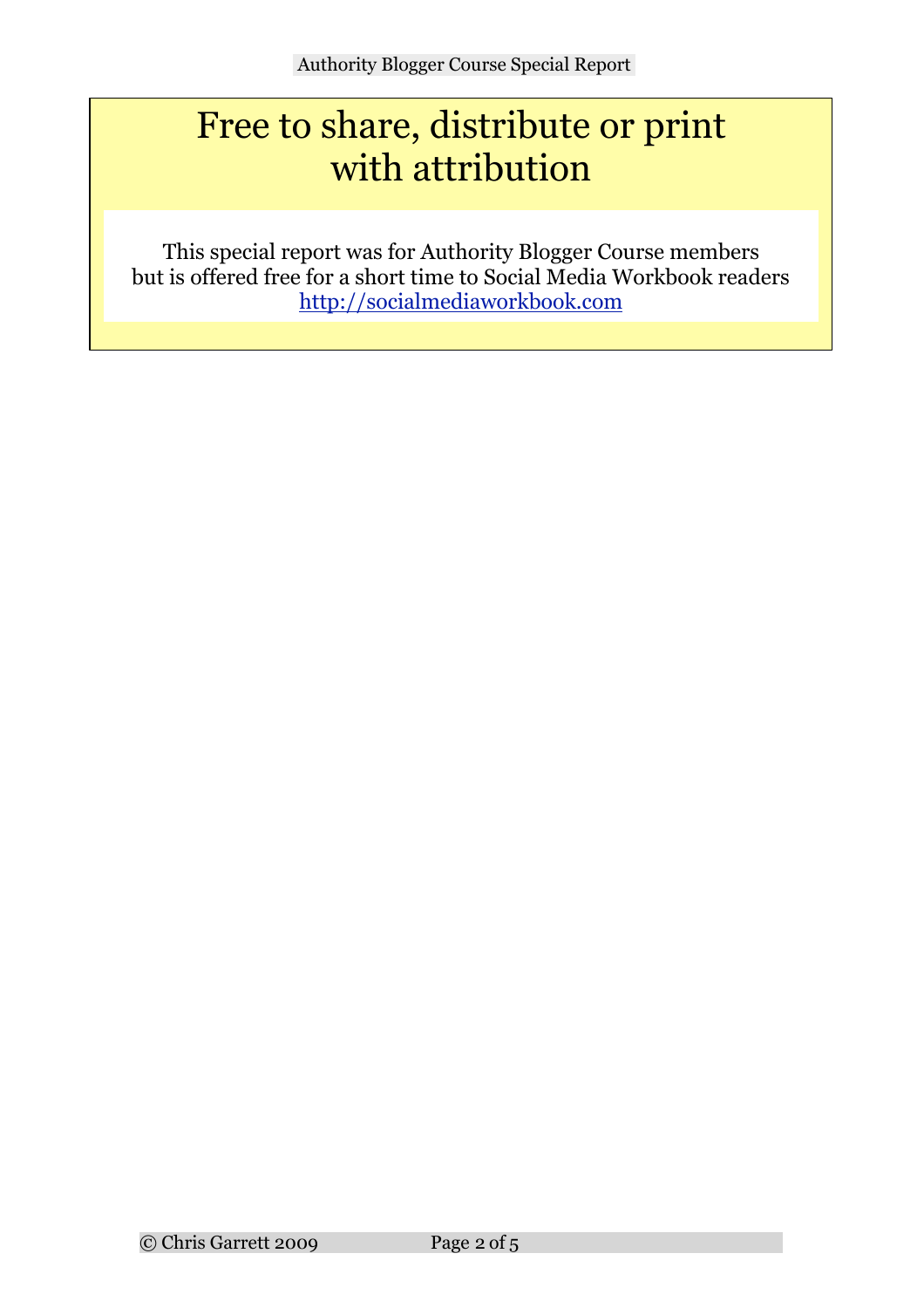# 102 Proven Headline Formulas

Take these fill-in-the blanks templates and complete them to create your own compelling, click-getting headlines.

### Get What You Want (Health, Wealth, Relationships, Time and Lifestyle)

- 1. 10 Money/Time Saving Tips for \_\_\_\_\_\_\_\_
- 2. The Secret of Getting the Best Price for Your
- 3. How to Find the Best \_\_\_\_\_ Deals on the Web
- 4. Top Gadgets for \_\_\_\_\_
- 5. Are \_\_\_\_\_ Worth the Money?
- 6. Everything You Need to Know About Getting Cheaper \_\_\_\_\_
- 7. Top 10 Tips For Hassle Free
- 8. Best For Under [Price]
- 9. Unusual but Achievable
- 10. 5 Ways to Boost Your Without Spending More
- 11. Ways to on a Budget
- 12. 5 Ways to \_\_\_\_\_ and Profit!
- 13. 21 Audacious and Creative \_\_\_\_\_ Ideas
- 14. Who Else Wants to ?
- 15. Now You Can \_\_\_\_ for Free!
- 16. How to Get in Half the Time
- 17. 10 Stars and their \_\_\_\_
- 18. Life Styles of the Rich and Famous
- 19. How to Look and Act \_\_\_\_\_\_\_\_
- 20.Now You Can Have Get More and Better \_\_\_\_ With Less Effort
- 21. like a Movie Star
- 22.9 Ways You Can \_\_\_\_ Better Than You Deserve
- 23.How to \_\_\_\_ in 10 Seconds
- 24.Have a \_\_\_\_ You Can Be Proud Of
- 25. 21 \_\_\_\_\_ Conversation Tips
- 26.Finding Your Perfect \_\_\_\_\_\_\_
- 27. Plan a Perfect
- 28.What \_\_\_\_ Really Want
- 29.7 Signs You Are/Can \_\_\_\_\_\_\_
- 30.Get \_\_\_\_ Now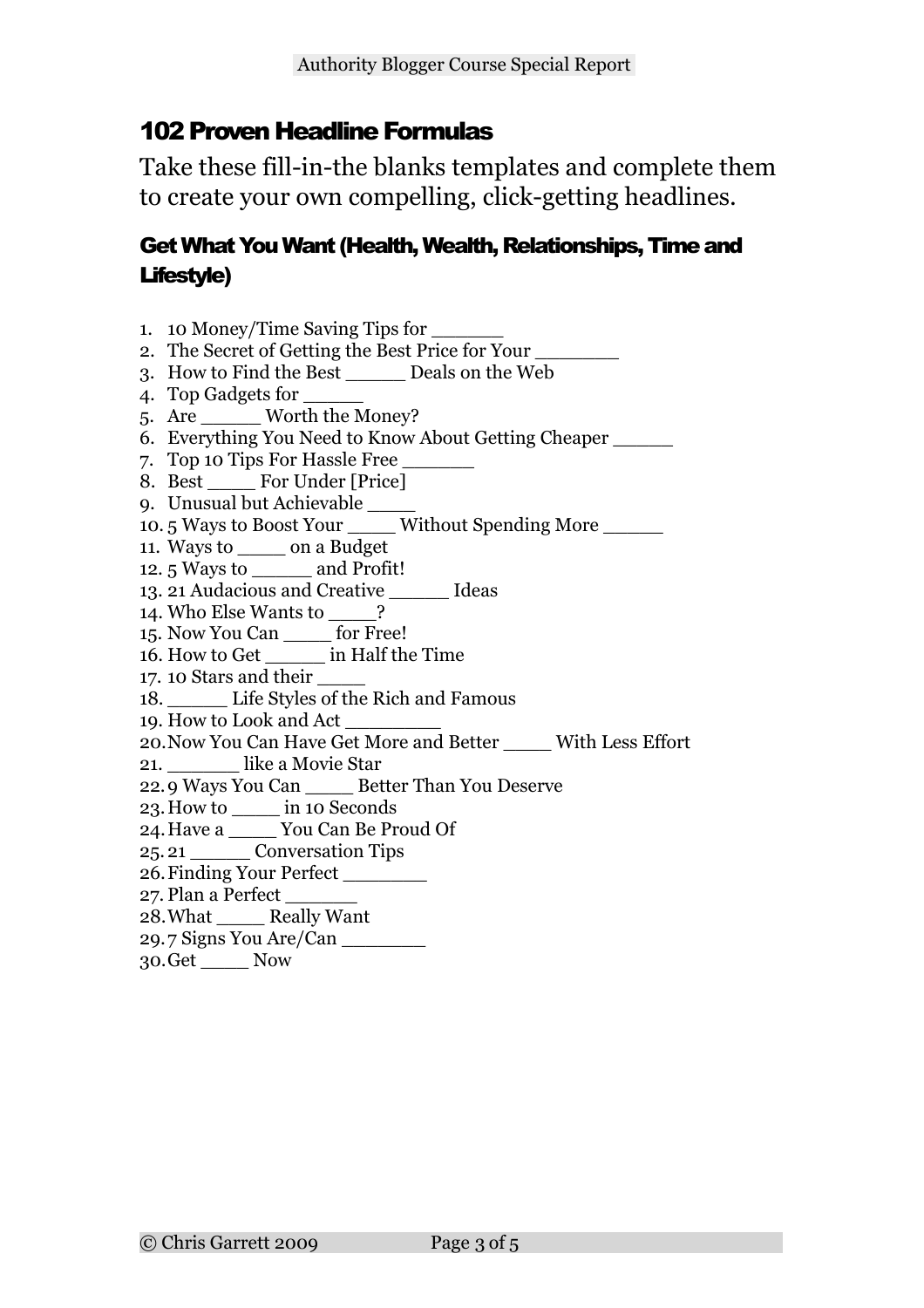#### Crystal Ball and History

| 31. The History of                          |  |
|---------------------------------------------|--|
| 32. How ______ Will Impact ______ in [Year] |  |
| 33. Then and Now                            |  |
| 34.40 Predictions on the Future of          |  |
| 35. The Modern Rules of                     |  |
| 36. Lessons from History                    |  |
|                                             |  |

# Problems and Fears

| 38.Are ________ a Dying Breed?                       |  |  |  |
|------------------------------------------------------|--|--|--|
| 39. How to Beat the Fear of _                        |  |  |  |
| 40.10 Scams and How to Avoid Them                    |  |  |  |
| 41. How Secure Are Your ______?                      |  |  |  |
| 42.7 Most Frightening ____                           |  |  |  |
| 43. Top 10 Scary _______ Facts                       |  |  |  |
| 44. Outrageous ______ and How they Could Impact You  |  |  |  |
| 45. Get Rid of Your ________ Once and For All        |  |  |  |
| 46. Could Your ________ be a ________?               |  |  |  |
| 47. What Your ______ is Not Telling You About ______ |  |  |  |
| 48. Beware _________ and How to Spot them            |  |  |  |
| 49.10 Good Ways NOT to _______                       |  |  |  |
| 50.How to Safely ________                            |  |  |  |
| 51. The Unseen/Biggest Dangers of                    |  |  |  |
| 52. Do's and Don'ts                                  |  |  |  |
| 53.21 Ways to Screw Up ______                        |  |  |  |
| 54.10 Reasons Not to _                               |  |  |  |
| 55.7 Danger Signs                                    |  |  |  |
|                                                      |  |  |  |

#### 56. 7 things \_\_\_\_\_ Should Never Do

# Fact, Fiction, Secrets, Truth and Lies

| 57. What Everyone Ought to Know about                |  |  |
|------------------------------------------------------|--|--|
| 58. Personality Test: What Your Says About You       |  |  |
| 59. Lies and How to Spot them                        |  |  |
| 60. Facts and Myths                                  |  |  |
| 61. The Real Truth About                             |  |  |
| 62.21 Secrets the Experts Don't Want You to Know     |  |  |
| 63.101 Most Popular _______ Myths                    |  |  |
| 64.10 Facts You Need to Know                         |  |  |
| 65. The Secret of Successful                         |  |  |
| 66. Little Known Ways to                             |  |  |
| 67. Truth and Lies in                                |  |  |
| 68.All You Need to Know about ______                 |  |  |
| 69.10 Lies We Tell Our                               |  |  |
| $70.101$ things Not to tell $\overline{\phantom{a}}$ |  |  |
| 71. Revealed: Why                                    |  |  |
| 72. How to Spot a Fake                               |  |  |